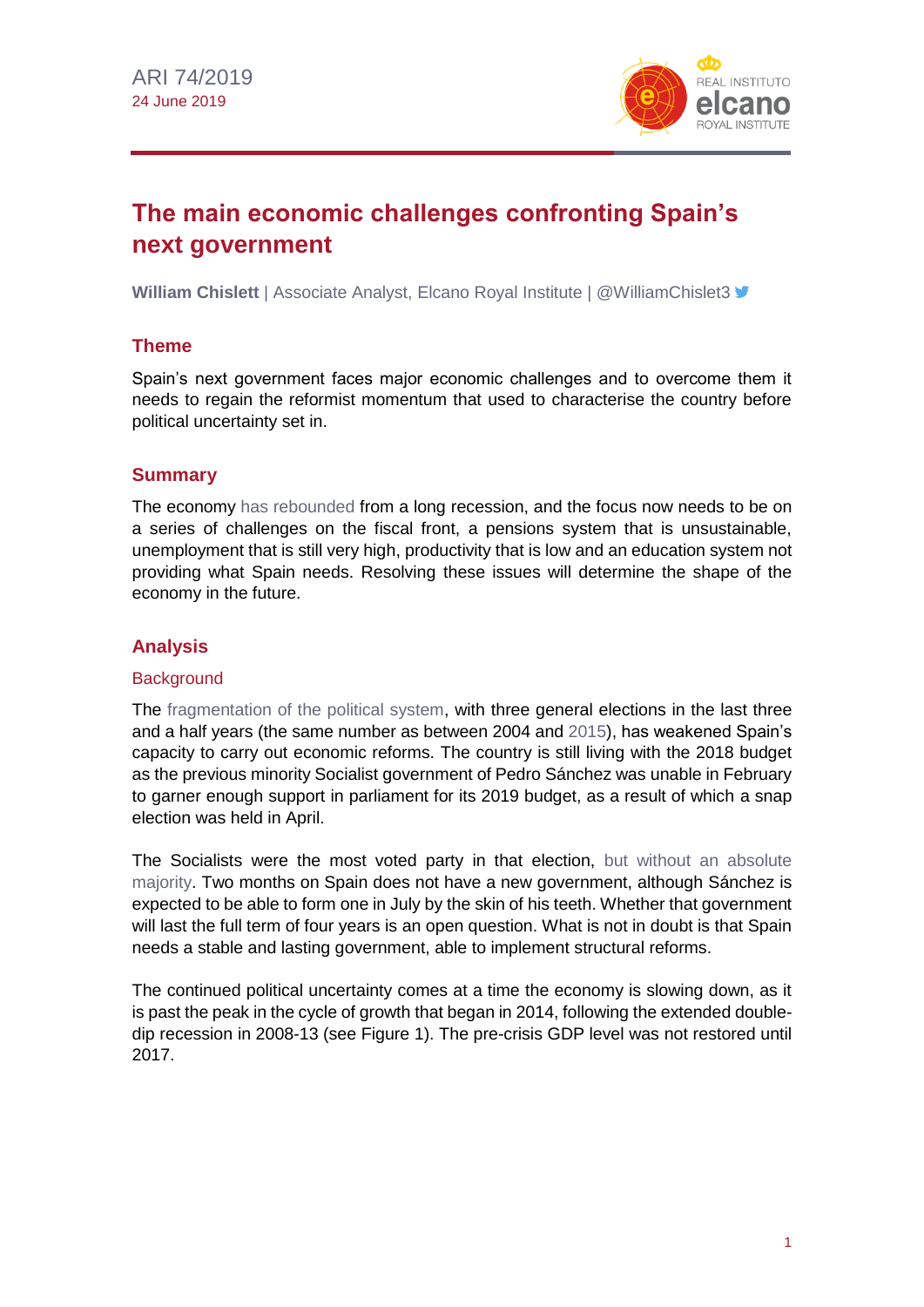#### **Figure 1. Main indicators of the Spanish economy, 2014-18**

|                                                                 | 2014    | 2015    | 2016    | 2017    | 2018    |
|-----------------------------------------------------------------|---------|---------|---------|---------|---------|
| Gross domestic product (a)                                      | 1.4     | 3.6     | 3.2     | 3.0     | 2.6     |
| Private consumption (a)                                         | 1.5     | 3.0     | 2.9     | 2.5     | 2.3     |
| Government consumption (a)                                      | $-0.3$  | 2.0     | 1.0     | 1.9     | 2.1     |
| Exports of goods and services (a)                               | 4.3     | 4.2     | 5.2     | 5.2     | 2.3     |
| Imports of goods and services (a)                               | 6.6     | 5.4     | 2.9     | 5.6     | 3.5     |
| Contribution of domestic demand to GDP growth (pp)<br>(a)       | 1.9     | 3.9     | 2.4     | 2.9     | 2.9     |
| Contribution of net external demand to GDP growth<br>$(pp)$ (a) | $-0.5$  | $-0.3$  | 0.8     | 0.1     | $-0.3$  |
| Unemployment rate (b)                                           | 24.4    | 22.1    | 19.6    | 17.2    | 15.3    |
| Unit labour costs (c)                                           | $-0.2$  | 0.5     | $-0.6$  | 0.2     | 0.8     |
| Consumer price index (end of period) (c)                        | $-1.0$  | 0.0     | 1.6     | 1.1     | 1.2     |
| General government fiscal balance (d)                           | $-6.0$  | $-5.3$  | $-4.5$  | $-3.1$  | $-2.5$  |
| Net international investment position (d)                       | $-98.0$ | $-89.5$ | $-85.3$ | $-83.5$ | $-77.1$ |
| General government gross debt (d)                               | 100.4   | 99.3    | 99.0    | 98.1    | 97.1    |
| (a) Annual rate of change.                                      |         |         |         |         |         |

(b) % of labour force.

(c) Rate of change.

(d) % of GDP.

Source: Bank of Spain.

On the surface, Spain looks to be doing quite well. GDP growth will still be more than 2% this year, higher than the Eurozone average (1.2%) for the fifth year in a row, the unemployment rate is down to below 15% from 26.9% in the first quarter of 2013, the current account has been in surplus since that year, partly due to record exports, inflation has remained at below 2% and the country received US\$44 billion of direct foreign investment last year, double that in 2017 and the third-highest amount in the EU. Last year Spain, to the surprise of many, was the largest single contributor to Eurozone growth, ahead of Germany, the bloc's traditional locomotive.

But there are imbalances that threaten the sustainability of growth, and ones that make Spain vulnerable in the event of another global economic crisis. The next government faces challenges on the fiscal front, in the ailing pensions system, an unemployment rate that is still very high, particularly for young adults, productivity that is low and an economic model that is still disproportionately based on tourism and construction, a sector that is regaining dynamism, a decade after the bursting of a spectacular property bubble, but far from the previous boom due to much reduced public works.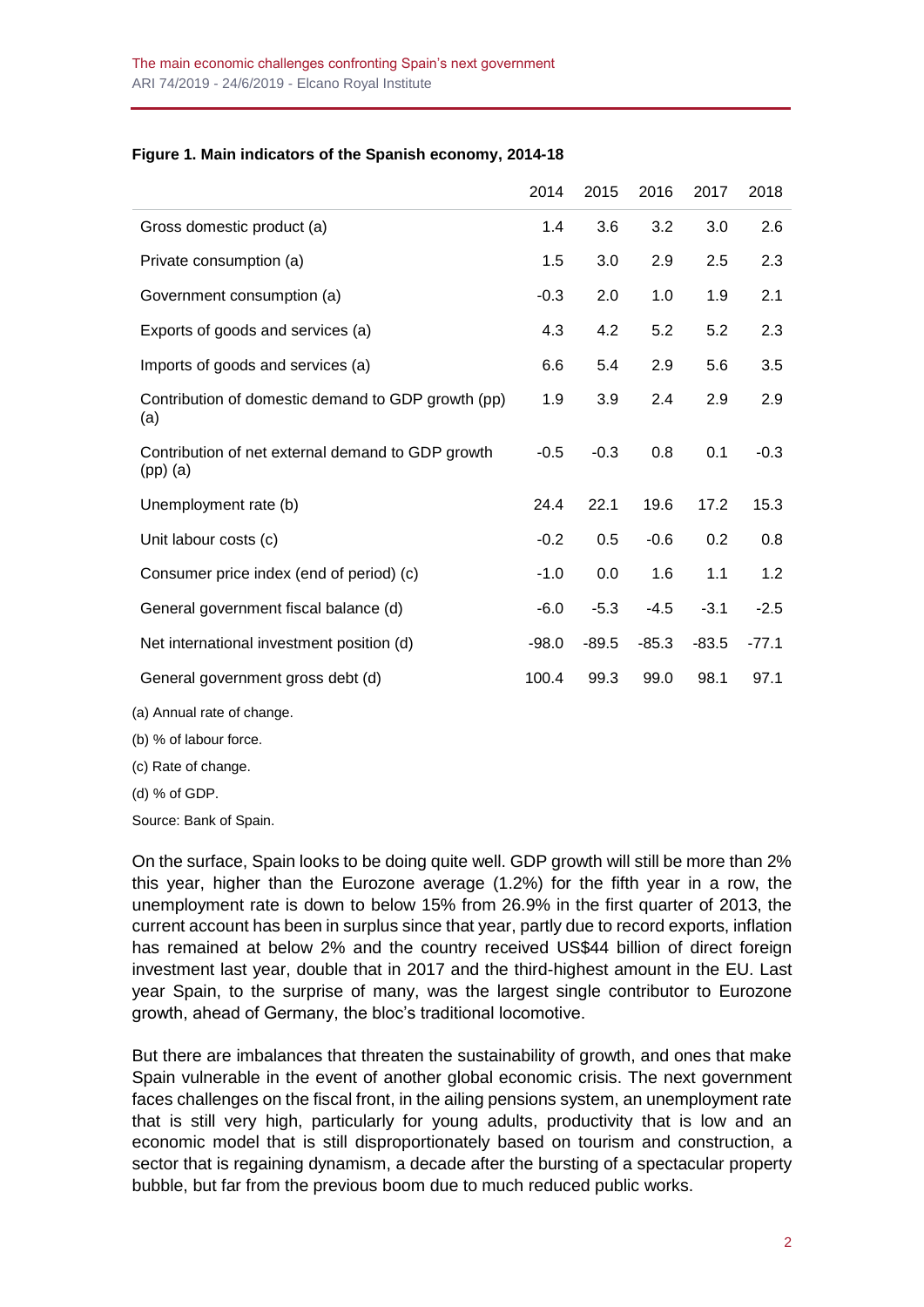### The fiscal challenge

The most immediate issue for the next government is to approve a budget for 2019. Spain was finally released in June from the European Commission's tutelage (the excessive deficit procedure), as last year's fiscal deficit came in, for the first time in a decade, at below the EU threshold of 3% of GDP (see Figure 2). The deficit peaked at a whopping 11% in 2009 (surplus of 1.9% in 2007, at the height of the boom). Brussels is keeping a watchful eye on the situation.

#### **Figure 2. Spain's budget balance, 2013-18 (% of GDP)**

| 2013   | 2014   | 2015   | 2016 | 2017 | 2018   |
|--------|--------|--------|------|------|--------|
| $-7.0$ | $-6.0$ | $-5.3$ | -4.5 | -3.1 | $-2.5$ |

Source: Bank of Spain.

Initially, Spain was going to cut the deficit to 1.3% of GDP this year and 0.5% in 2020. The Commission forecasts deficits of 2.3% and 2%, respectively. After years of austerity, the pressure to spend more is growing. The previous Socialist government extended the 2018 budget and adopted new spending and revenue measures by royal decree. On the expenditure side, the measures include some additional pension increases and a number of social policy measures. Some measures adopted in the 2018 budget law approved by the previous Popular Party government, such as a pay hike for public sector workers, restoring annual inflation-linked rises in pensions and the tax cut for low-income earners, will have a budgetary impact this year. The capacity for spending more is very limited unless there is a substantial rise in government revenue, due to growth effects and tax increases. Tax cuts are out of the question.

Spain's government revenue last year accounted for 38.9% of GDP, according to Eurostat, compared with a Eurozone average of 45%, while government spending was 41.3% (45.6% average). Effective tax rates are much lower than nominal ones due to a number of loopholes, but judging by the amounts of unpaid taxes recovered every year, Spain also has a substantial tax fraud and evasion problem. The Tax Agency netted €15 billion last year (see Figure 3). Spain's tax revenue as a percentage of GDP (33.7%) is well below the EU average of close to 40%, but among the 36 OECD countries it is almost in line with the average (see Figure 4).

| Figure 3. Revenue recovered from tax fraud and evasion, 2009-18 (€ billion) |  |  |  |
|-----------------------------------------------------------------------------|--|--|--|
|                                                                             |  |  |  |

|  |  | 2009 2010 2011 2012 2013 2014 2015 2016 2017 2018         |  |  |  |
|--|--|-----------------------------------------------------------|--|--|--|
|  |  | 8.1  10.0  10.5  11.5  10.9  12.3  15.7  14.9  14.8  15.0 |  |  |  |

Source: Tax Agency.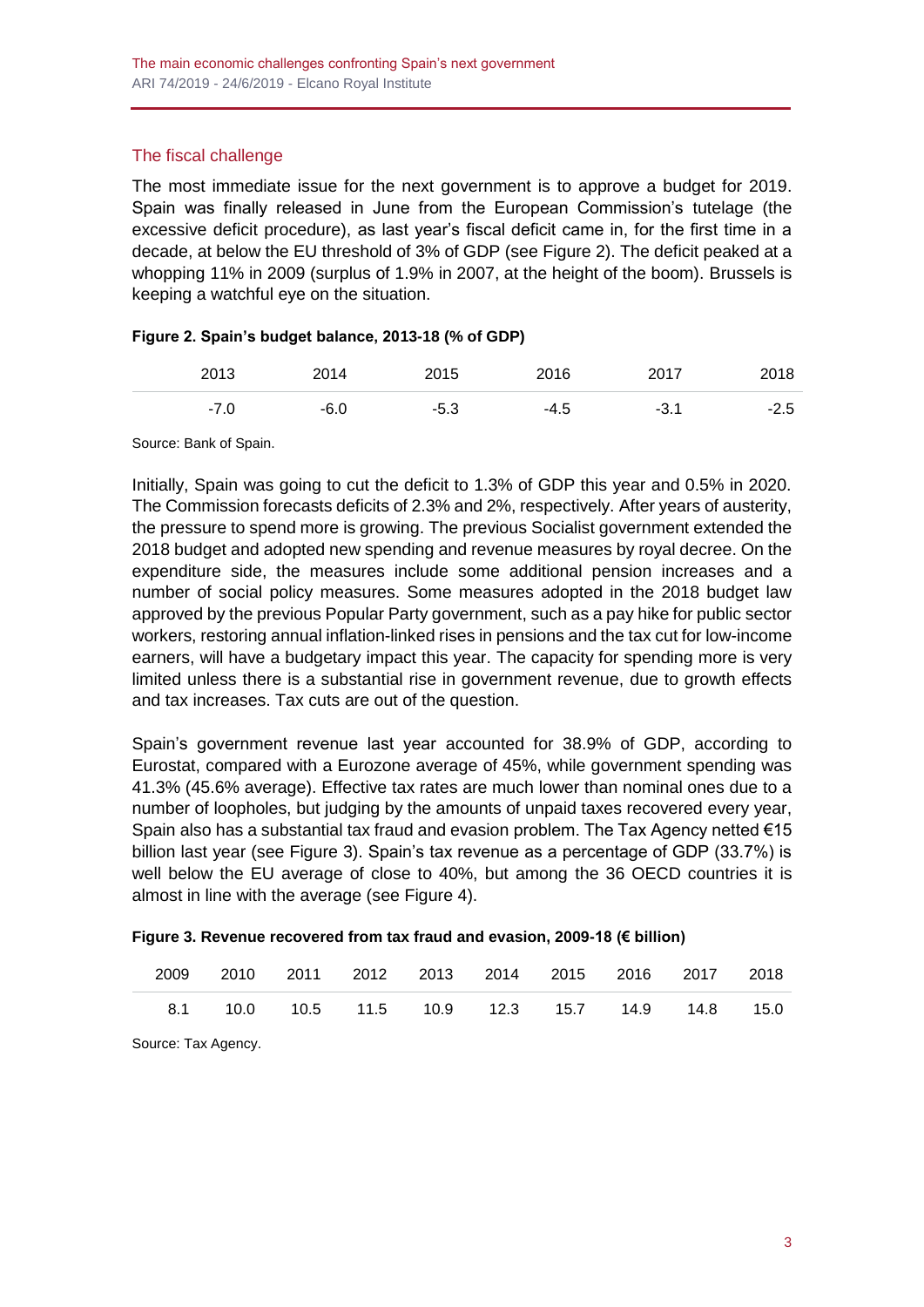|              | 2017 | 2000 |
|--------------|------|------|
| France       | 46.2 | 43.4 |
| Germany      | 37.5 | 36.2 |
| Italy        | 42.4 | 40.6 |
| <b>Spain</b> | 33.7 | 33.2 |
| UK           | 33.3 | 32.9 |
| US           | 27.1 | 28.2 |
| OECD average | 34.2 | 33.8 |

#### **Figure 4. Tax revenues as % of GDP, 2017 and 2000**

Source: OECD Revenue Statistics.

As well as grappling with a fiscal deficit over the past decade, public debt has also soared –from 36.3% of GDP in 2007 to 97% in 2018–. The debt has hardly declined since 2014 when it stood at 100%. Servicing the debt accounts for a significant chunk of spending and its size makes Spain vulnerable to international interest-rate hikes. Excluding the interest paid on the debt, the State ran a small primary surplus last year equivalent to 0.72% of GDP.

#### An unsustainable pensions system

There is no shortage of warnings from within Spain (Bank of Spain) and outside (IMF and OECD) that the country's pensions system is headed toward a crisis unless measures are taken in time to restore its sustainability. In essence, a toxic mix of the retirement of the 1960s baby boomers, high and rising life expectancy (one of the highest in the world at 83 years) and one of the world's lowest fertility rates (1.25) is making [pension reform a pressing issue.](https://blog.realinstitutoelcano.org/en/spains-protests-over-pensions-no-room-for-populist-measures/) The number of deaths has outstripped births since 2015, a major demographic change. Last year there were 56,262 more deaths than births, the highest figure on record. Political parties under the so-called Toledo Pact failed earlier this year to agree any measures on pensions after three years of negotiations.

The reforms approved in 2011 and 2013 made some adjustments that countered the impact of ageing on public spending on pensions, but measures included in last year's budget delayed the application of a sustainability factor and reintroduced the annual inflation-based revaluation of pensions (eliminated as of 2014 when the annual rise was set at 0.25%, well below inflation, unless the system could afford more). The reform to allow for rising life expectancy in calculating pensions was put back from 2019 to 2023.

In the current context of an ailing social security system, restoring the inflation indexation is largely viewed as an irresponsible and populist measure. The decision was taken by the minority Popular Party government in order to secure support from the Basque Nationalist Party (EAJ/PNV) for its 2018 budget. Increasing pensions every year in line with inflation might seem just, but in the context of Spain's ailing system it adds a significant amount to the pensions bill.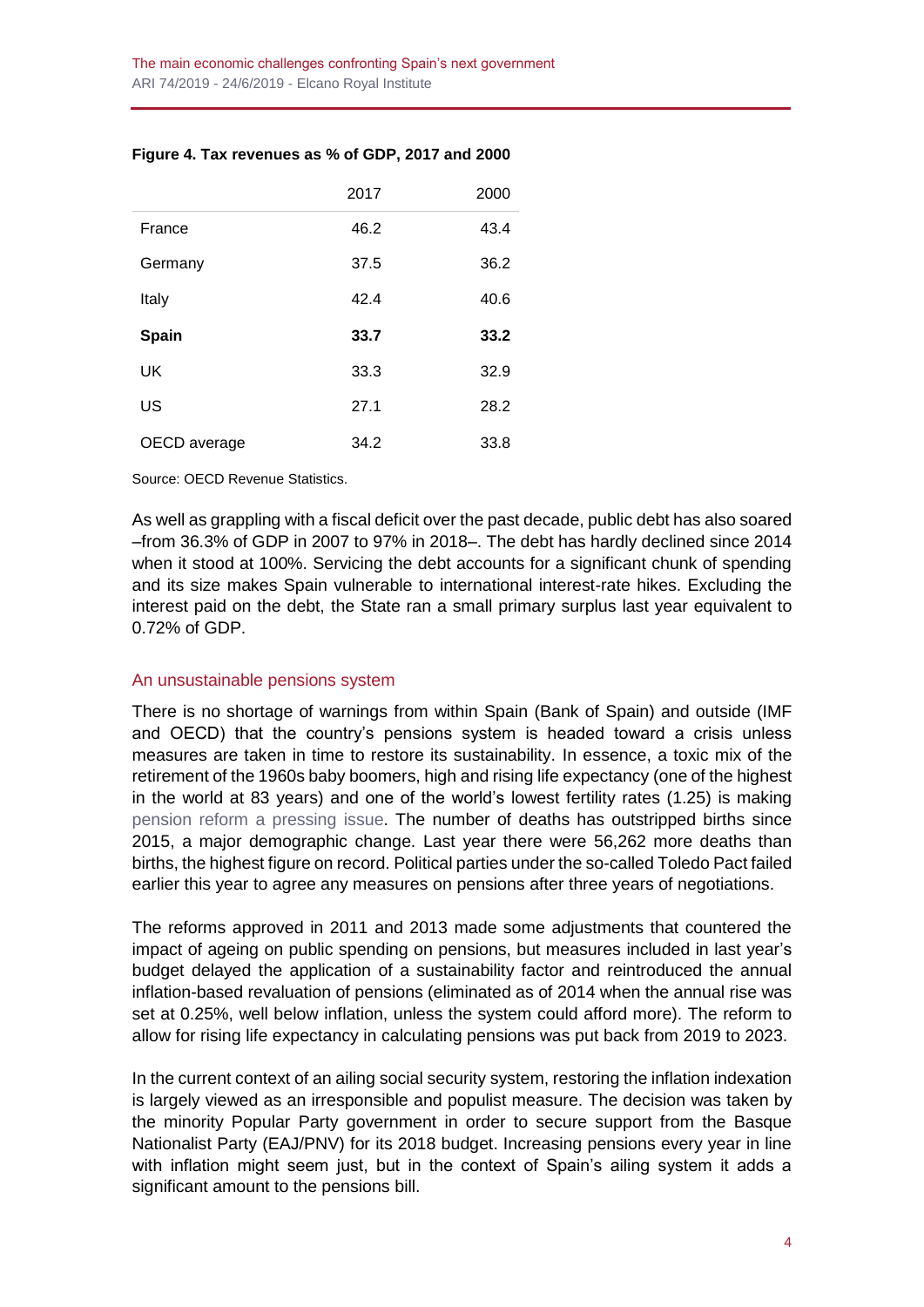The proportion of the over-66s compared with those aged 16-66 is forecast to double between 2018 and 2050 (see Figure 5). In other words, there will be fewer people of working age to support those who have retired in the pay-as-you-go system. For each person over 66, there will only be two persons aged 16-66. By 2050, Spain will have 15 million pensioners, up from 8.7 million today.

|              | 1950 | 1975 | 2000 | 2015 | 2025 | 2050 |
|--------------|------|------|------|------|------|------|
| France       | 19.5 | 24.5 | 27.3 | 33.3 | 40.9 | 52.3 |
| Germany      | 16.2 | 26.5 | 26.5 | 34.8 | 41.4 | 59.2 |
| Italy        | 14.3 | 21.6 | 29.2 | 37.8 | 45.6 | 72.4 |
| Japan        | 9.9  | 12.7 | 27.3 | 46.2 | 54.4 | 77.8 |
| Poland       | 9.4  | 17.1 | 20.1 | 24.3 | 36.4 | 60.8 |
| <b>Spain</b> | 12.8 | 19.0 | 26.9 | 30.6 | 38.6 | 77.5 |
| UK           | 17.9 | 25.5 | 27.0 | 31.0 | 35.9 | 48.0 |
| <b>OECD</b>  | 13.9 | 19.5 | 22.5 | 27.9 | 35.2 | 53.2 |

| Figure 5. Historical and projected old-age dependency ratios, 1950-2050 (1) |  |  |  |
|-----------------------------------------------------------------------------|--|--|--|

(1) The old-age dependency ratio is defined as the number of individuals aged 65 and over per 100 people of working age defined as those aged between 20 and 64.

Source: United Nations Population Division.

The social security system has been in deficit for a decade and is the main reason for the general government deficit (in 2018 it was 1.41% of GDP, more than half the total deficit). Social security contributions collapsed as a result of the crisis after 2008, when unemployment soared and wages declined in real terms, while pension expenditure, which is much less linked to economic fluctuations, maintained its growth in real terms.

The gap between revenue from contributions and spending on pensions was largely covered until 2016 by running down a special reserve set up in 2000 during Spain's economic boom. That fund peaked at €66.8 billion in 2011. In 2017 and 2018 the gap was covered by recourse to state loans ( $€10.2$  billion and  $€13.8$  billion, respectively).

The Court of Accounts criticised this method in May 2019 for 'negatively affecting' the solvency of the social security system and called for the pensions deficit to be covered by taxes.

Action needs to be taken on the revenue and spending side. The Bank of Spain points out that even if the employment rate grows significantly, in order to maintain the present benefit ratio there would have to be a huge increase in revenue from social security contributions. The number of contributors has been growing but is still around one million below the peak of 20.7 million in 2007.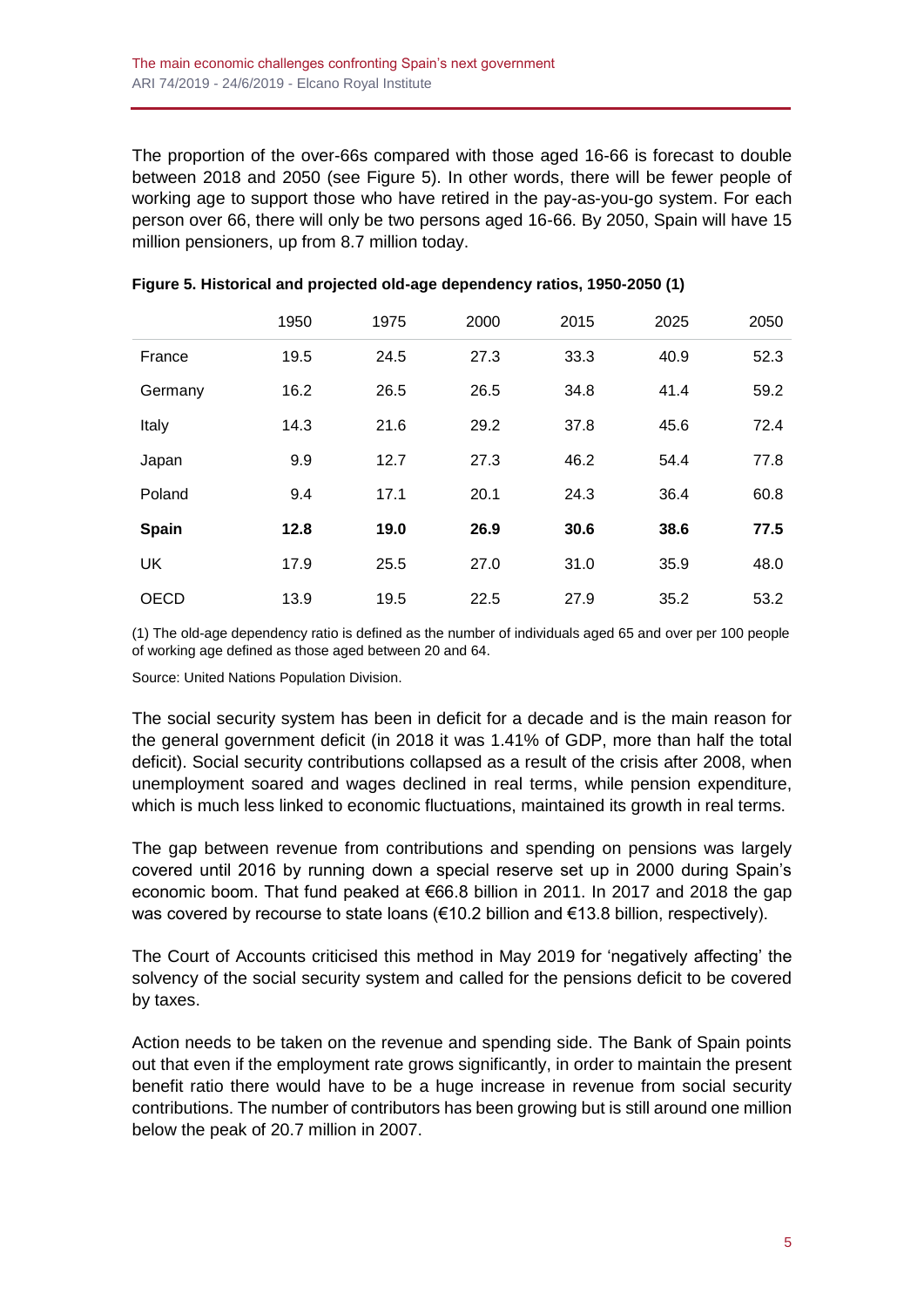The first steps to increase the retirement age, a significant aspect of the sustainability of the pension system, were taken in 2011, and will be completed in 2027 when it will be 67 (for workers with less than 38.5 years' contributions). The age at which people are currently retiring is 63, below the statutory retirement age of 65.5, and there is no clearly upward pattern.

The government needs to implement other measures to reinforce the pensions system, such as making plans taken out by individuals more attractive (the amount that is tax deductible was reduced from €12,000 to €8,000 in 2015). Saving for a rainy day, however, is beyond the means of a large swathe of the working population who barely get by as it is. The household saving rate was at a historically low rate of 4.9% of gross disposable income in 2018, well below the peak of 13.4% in 2009.

There are also severe disincentives to combine work and a full pension. Spain is one of only seven OECD countries that applies limits to the earnings above which combined pension benefits are reduced. The pensions of those who continue working are reduced by 50%, apart from self-employed workers earning less than the minimum wage or hiring at least one worker. Furthermore, workers still in employment and receiving a pension do not earn additional pension entitlements although they pay a special 'solidarity' contribution of 8%, which does not apply to those continuing to work and deferring the pension.

Making the pensions system sustainable is a complex and highly important challenge that requires all levels of society to be made fully aware of the problem (not the yet the case) and for sacrifices to be made so that the system does not crack.

#### The persistently high unemployment rate

Spain's job creation in the last five years has been one of the most robust in the EU. Close to 3 million jobs were created, but that still left 3.3 million without work in the first quarter of this year. The unemployment rate dropped from a staggering 26.1% in 2013 to 14.7% in the first quarter of this year, double the EU average and the second highest after Greece (see Figure 6).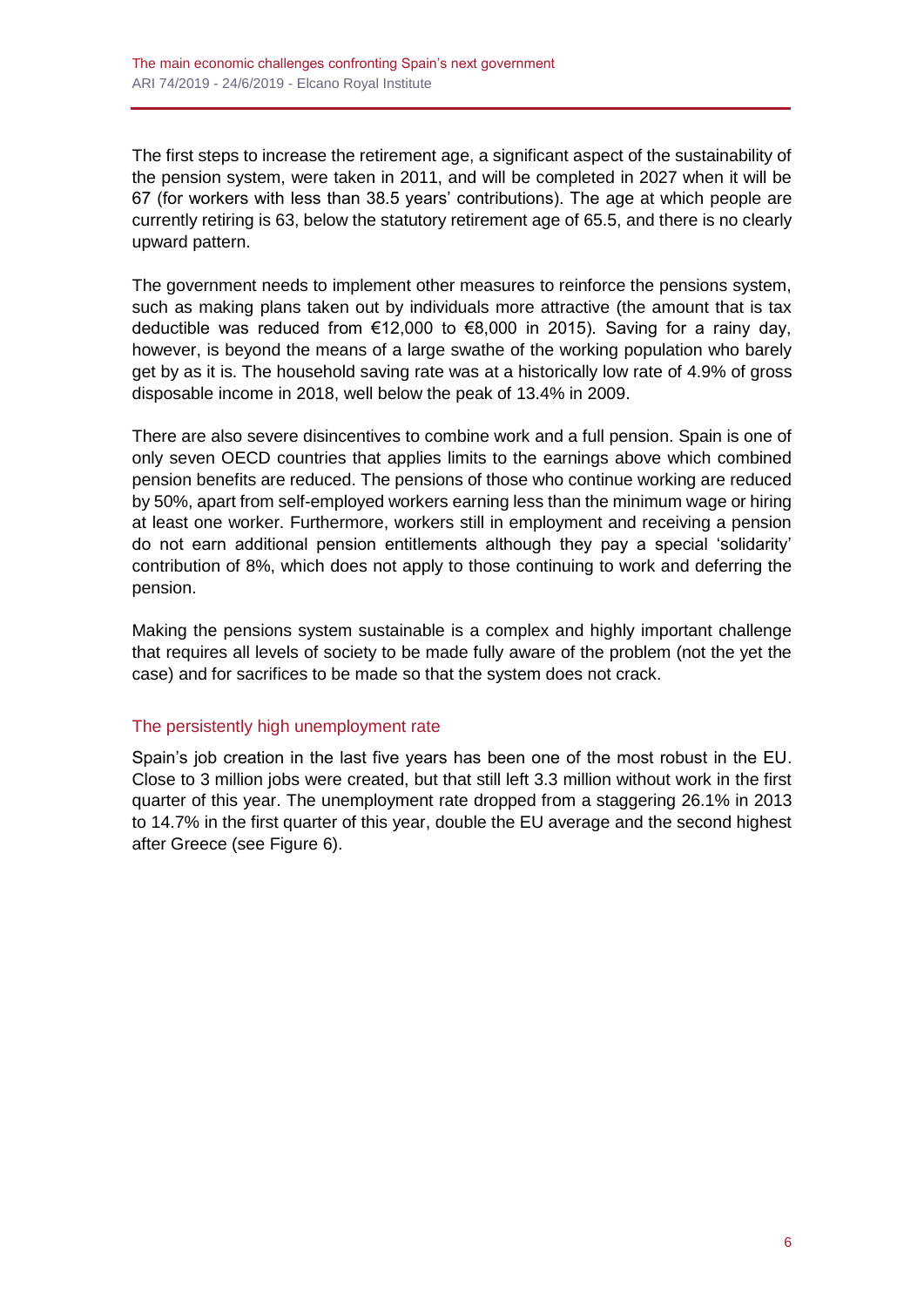|            | %    |
|------------|------|
| Greece     | 18.5 |
| Spain      | 13.8 |
| Italy      | 10.2 |
| EU average | 6.4  |
| France     | 8.7  |
| <b>UK</b>  | 3.7  |
| Germany    | 3.2  |

#### **Figure 6. Seasonally adjusted unemployment rates, April 2019 (%)**

Source: Eurostat.

Unemployment for those aged between 15 and 24 is particularly acute at more than 30%, and most of these people who do have jobs are on temporary contracts. Overall, around 25% of jobholders are on temporary and thus precarious contracts. The dual system of 'outsiders' (those on temporary contracts) and 'insiders' (those on permanent contracts) is one of the hallmarks of Spain's dysfunctional labour market.

Temporary workers were the first to lose their jobs when the financial crisis hit as of 2008, particularly in the construction sector, which shed 1.3 million jobs between 2008 and 2018. The number of housing starts plummeted from a peak of 865,561 in 2006 to around 100,000 last year, underscoring the depth of the shaky foundations upon which the economy was roaring along.

High levels of unemployment by the standards of other developed countries, even when the economy is growing at a brisk pace over a sustained period, have characterised Spain in the last 40 years. Comparisons with the last decade of the Franco regime (1939- 75) are not fair because the virtually full employment during the last decade of the dictatorship was made possible by considerable *pluriempleo* (holding two or more jobs) in order to make ends meet, very low female participation in the labour market and massive emigration for economic reasons (2.75 million between the 1950s and 1973). Apart from the real-estate bubble period (2002-08), Spain's jobless rate has been at least five percentage points above that in Germany, France, Italy, the UK and the US, 10 points higher in the early 1990s and 15 points in 2013 and 2014. Even in 2007, at the height of the economic boom, Spain's unemployment rate was a 'historically low' 8% (the average rate in the Eurozone), a high level for countries such as Germany and the UK.

Companies complained they could not find qualified workers to fill posts, which led some economists to put Spain's structural unemployment rate at 8%, regardless of the economic cycle and particularly among women and young people.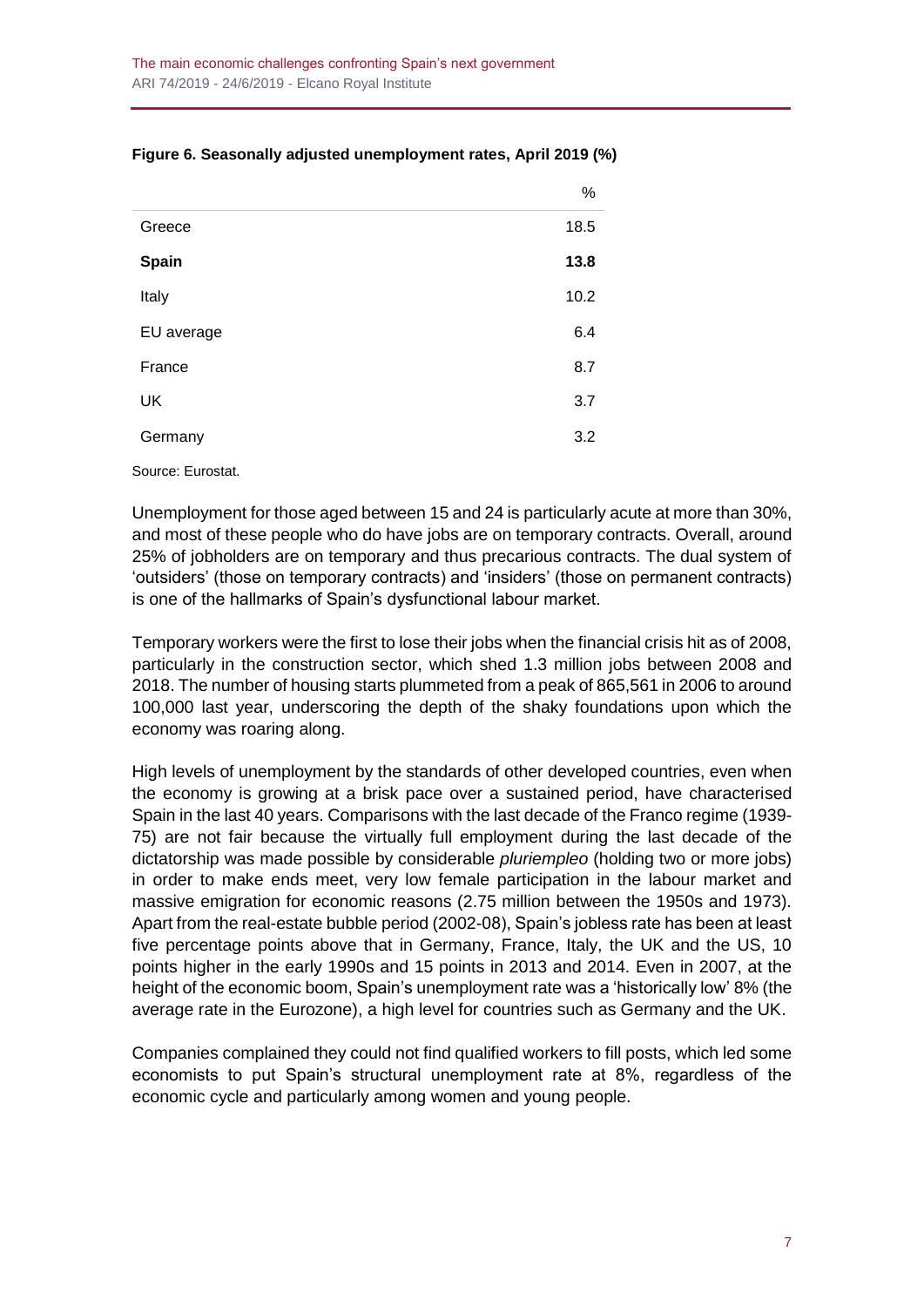Workers emerged from the Franco regime with ironclad job security, and those protections remained. Democracy brought class-based political trade unions but the paternalistic labour legislation was seen as a 'worker conquest' and political freedom gave the unions the muscle to exploit Franco's labour regulations (*ordenanzas*).

All governments in the past 40 years have adopted labour-market reforms of one sort or another (52 between 1980 and 2015), but the [problem of high unemployment](http://www.realinstitutoelcano.org/wps/portal/rielcano_en/contenido?WCM_GLOBAL_CONTEXT=/elcano/elcano_in/zonas_in/ari70-2017-chislett-conundrum-spain-recovering-economy-high-unemployment) has not gone away. The first Socialist government introduced temporary contracts in 1984 as an exceptional measure in order to make the labour market less rigid and more flexible and bring the market's functioning more into line with the European norm (Spain joined the then EEC in 1986). As this system was maintained, employers were quick to use and abuse these contracts, creating the two-tier system that persists today. In 2012, the Popular Party's reforms, the deepest so far, allowed companies to opt out of collective pay-setting agreements within industries and to make their own deals with workers. They also gave companies greater discretionary powers to adopt internal measures to limit job losses. Dismissal regulations were also modified, redefining the conditions for fair dismissal. Severance payments in the case of unfair dismissal for those on permanent contracts were reduced from 45 days per year-worked with a maximum of 42 months to 33 days per year with a maximum of 24 months and the requirement of administrative authorisation in the case of collective redundancies eliminated. Compensation for permanent contract termination in the case of redundancies for objective reasons was set at 20 days per year-worked with a maximum of 12 months.

These reforms softened employment protection legislation, though severance pay for permanent workers in relative terms remains among the highest in OECD countries. The reforms, however, have lowered the GDP growth rate needed to create employment, spurring the job creation over the last five years.

Spain's economic model, heavily based on labour-intensive construction and tourism and not very productive, is also part of the unemployment problem as it does not provide jobs on a sustained basis. Spain has a very high number of small companies: fewer than 1% have more than 50 workers (compared with 3% in Germany). Firms need to be bigger so they have economies of scale, which would enable them to export more successfully, among other things. Tourism, which generates 12% of GDP, is a particularly seasonal industry. The Canary Islands, for example, received 15.6 million tourists in 2018 (seven times the islands' population) and its unemployment rate was 21% in the first quarter of this year.

The country is also at a greater risk from automation, which would compound the unemployment problem. One quarter of middle-income jobs are at risk compared with an OECD average of one sixth (see Figure 7).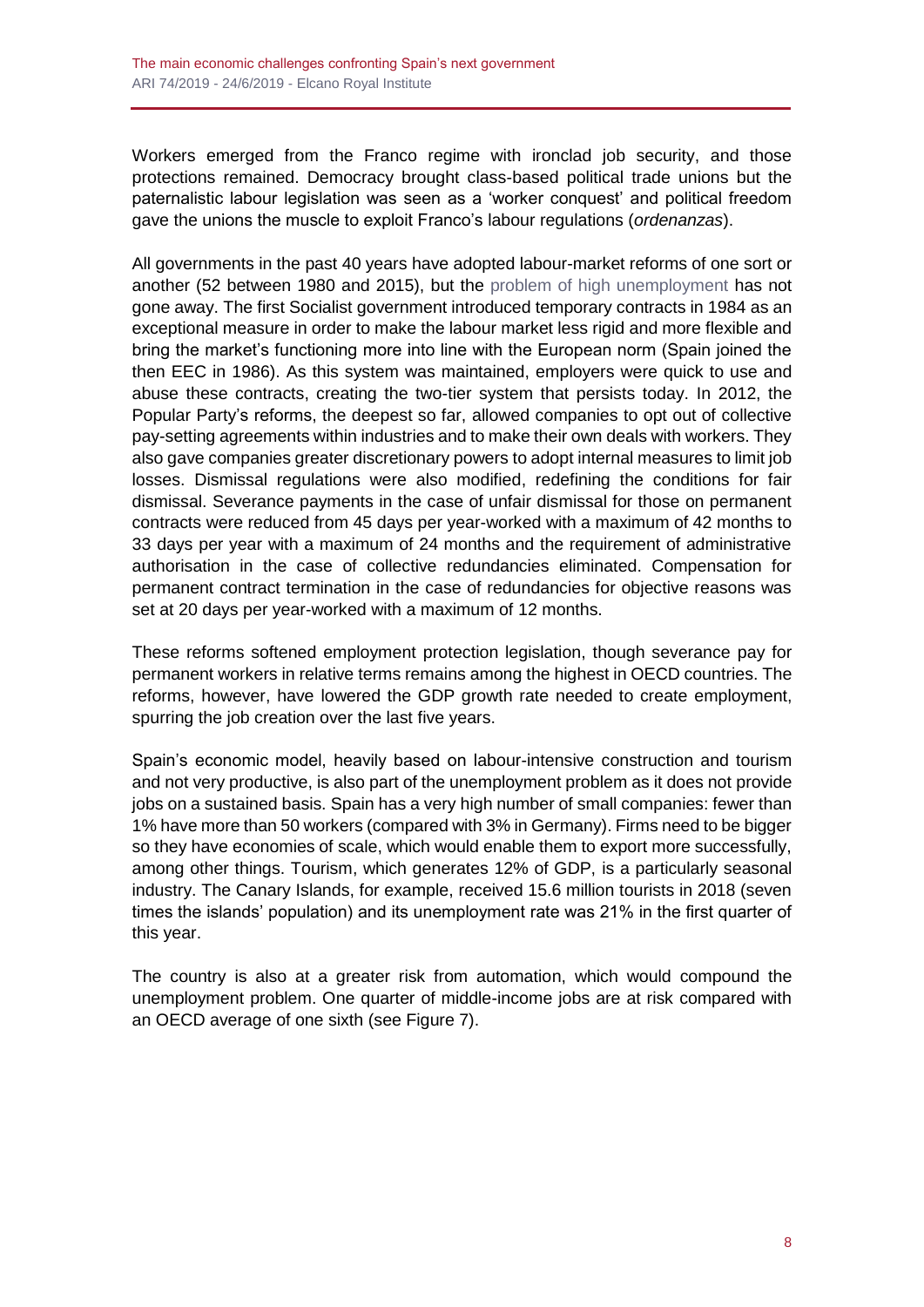#### **Figure 7. Percentage of workers in occupations at high risk of automation, by income class**

|              | Lower income | Middle income | Upper income |
|--------------|--------------|---------------|--------------|
| <b>Spain</b> | 29           | 24            | 15           |
| OECD average | 22           | 18            |              |

Source: OECD (2019), 'Under pressure, the squeezed middle class'.

#### More focus on human capital and less on infrastructure

Spain's motorways, train services (the high-speed train network is the longest in Europe and the second in the world) and other infrastructure such as the fibre-optic network for high-speed data transmission (it covers three-quarters of the population) are world class. But the same cannot be said for its education system. Too much emphasis has been placed on physical infrastructure and not enough on human capital.

It is an axiom that educational attainment tends to increase employment prospects, and yet almost one in every five people in Spain last year had completed at most a lower secondary education and were not in further education and training, the largest rate in the EU, but down from close to one in three in 2006 when students dropped out of school in droves for a job that was easy to find, particularly in construction. When the massive property bubble burst and unemployment soared many more students had no option but to stay on at school. But Spain's progress has been nowhere near as stunning as Portugal's –from 44% in 2000 to 11.8% (see Figure 8)–.

#### **Figure 8. Early leavers from education and training, 2018 and 2006 (% of population aged 18-24)**

|              | 2018 | 2006 |
|--------------|------|------|
| Spain        | 17.9 | 30.3 |
| Portugal     | 11.8 | 38.5 |
| Italy        | 14.5 | 20.4 |
| UK           | 10.7 | 11.3 |
| <b>EU-28</b> | 10.6 | 15.3 |
| Germany      | 10.3 | 13.7 |
| France       | 8.9  | 12.4 |

Source: Eurostat.

Spain [has made considerable progress in attainment in the last 40 years](http://www.realinstitutoelcano.org/wps/portal/rielcano_en/contenido?WCM_GLOBAL_CONTEXT=/elcano/elcano_in/zonas_in/wp1-2018-chislett-forty-years-democratic-spain) and has done better than many other European countries as regards educational mobility: around 40% of adults have a higher level of education than their parents. It also leads in the area of early childhood enrolment rates: 96% of three-year-olds are in education compared with the OECD average of 76%. But, generally speaking, the country is not producing the skills it needs or will need.